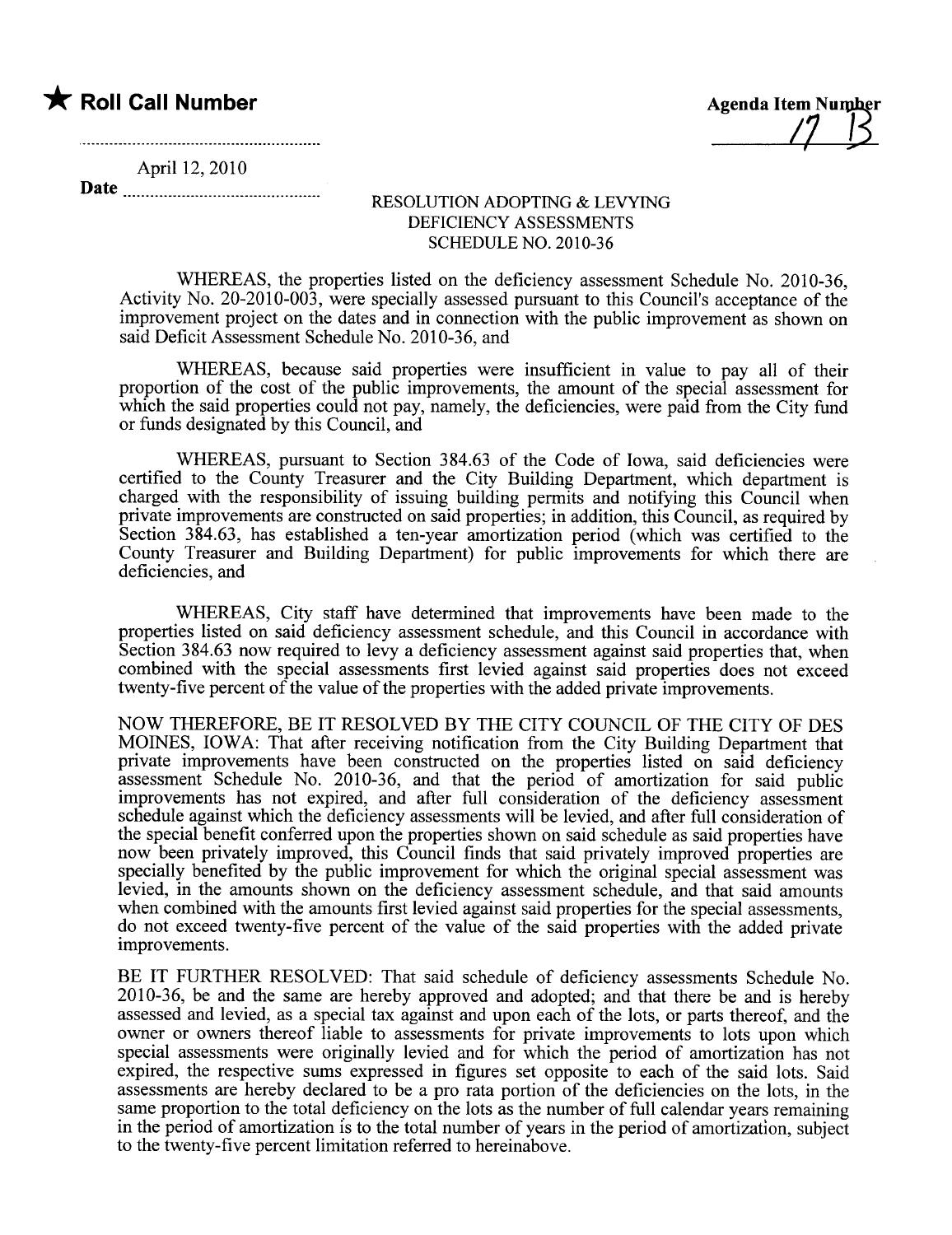# $\bigstar$  Roll Call Number



....\_--.......\_--......\_-.......\_--..........\_-.....\_--....\_-.......

Date April 12, 2010

> BE IT FURTHER RESOLVED: That said deficiency assessment shall be payable in equal annual installments and shall bear interest at the rate as the original special assessments curently bear computed from the date of the City Council's approval of the deficiency assessment schedule; the first installment of each assessment, with interest on the whole of the deficiency assessment from date of City Council's approval of the deficiency assessment, shall become due and payable on July 1, 2010, succeeding annual installments, with interest on the whole unpaid amount, shall respectively become due on July 1st anually thereafter, and shall be paid at the same time and in the same maner as the September semianual payment of ordinary taxes. Said deficiency assessments shall be payable at the office of the County Treasurer of Polk County, Iowa, in full or in part and without interest by February 26,2010.

> BE IT FURTBER RESOLVED: That the City Clerk be and is hereby directed to certify said deficiency assessment Schedule No. 2010-36, to the County Treasurer of Polk County, Iowa, and to send by regular mail to all property owners whose property is subject to deficiency assessments a notice of deficiency assessment as provided in Section 384.60, subsection 5, which notifies the owner that he or she may appeal from the amount of the assessment within thirty days of the date notice is mailed.

| Moved by       |                                                                | to adopt. |
|----------------|----------------------------------------------------------------|-----------|
| FROM APPROVED: | Walten Jandy or<br>Kathleen Vanderpool<br>Deputy City Attorney |           |

**25** 

| <b>COUNCIL ACTION</b> | <b>YEAS</b> | <b>NAYS</b> | <b>PASS</b> | <b>ABSENT</b>   | <b>CERTIFICATE</b>                                                                                   |  |
|-----------------------|-------------|-------------|-------------|-----------------|------------------------------------------------------------------------------------------------------|--|
| <b>COWNIE</b>         |             |             |             |                 |                                                                                                      |  |
| <b>COLEMAN</b>        |             |             |             |                 | I, DIANE RAUH, City Clerk of said City hereby                                                        |  |
| <b>GRIESS</b>         |             |             |             |                 | certify that at a meeting of the City Council of<br>said City of Des Moines, held on the above date, |  |
| <b>HENSLEY</b>        |             |             |             |                 |                                                                                                      |  |
| <b>MAHAFFEY</b>       |             |             |             |                 | among other proceedings the above was adopted.                                                       |  |
| <b>MEYER</b>          |             |             |             |                 | IN WITNESS WHEREOF, I have hereunto set my<br>hand and affixed my seal the day and year first        |  |
| <b>MOORE</b>          |             |             |             |                 |                                                                                                      |  |
| <b>TOTAL</b>          |             |             |             |                 | above written.                                                                                       |  |
| <b>MOTION CARRIED</b> |             |             |             | <b>APPROVED</b> |                                                                                                      |  |
|                       |             |             |             |                 |                                                                                                      |  |
|                       |             |             |             |                 |                                                                                                      |  |
|                       |             |             |             | Mavor           | <b>City Clerk</b>                                                                                    |  |